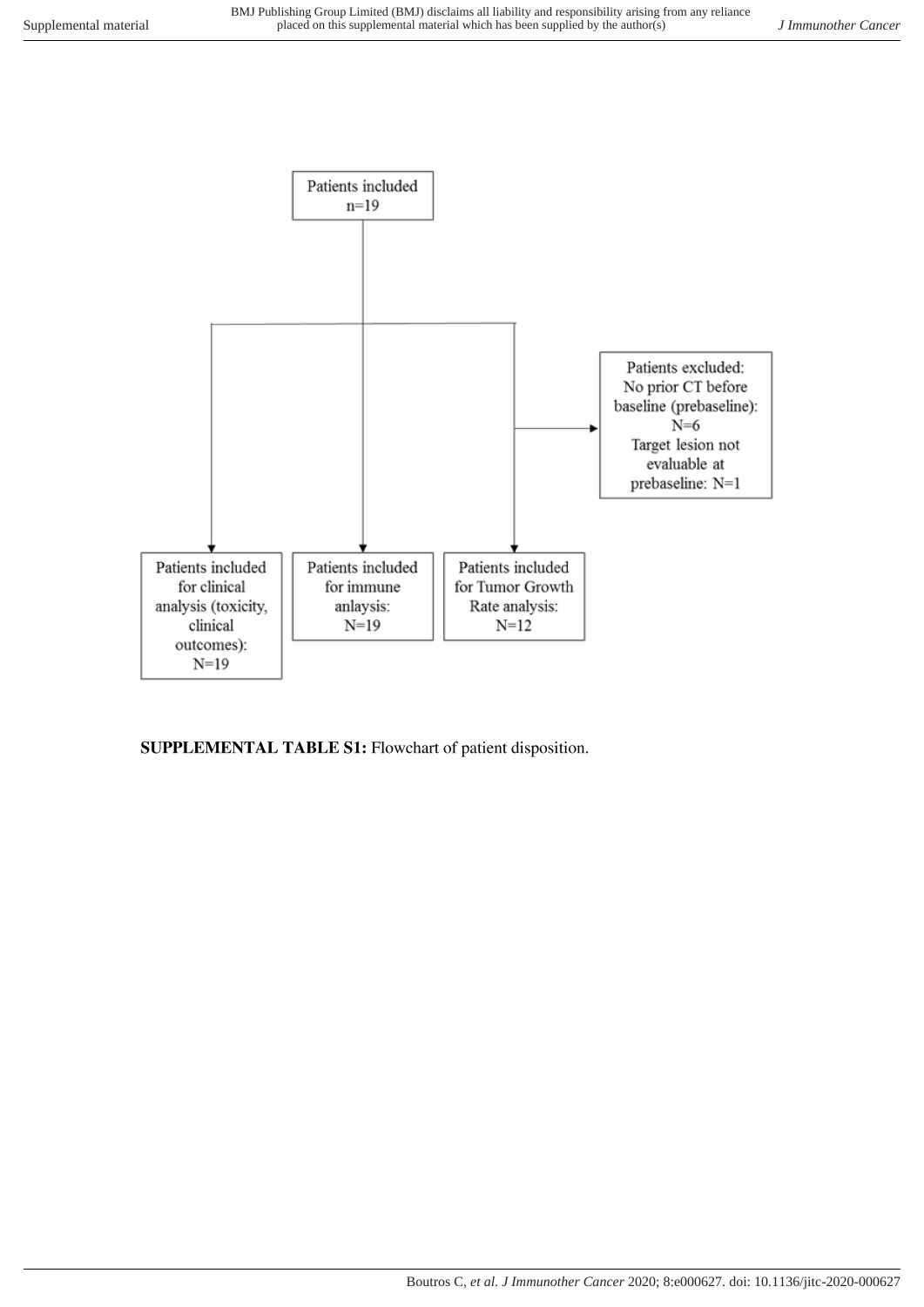|                                   | Dose level     |                |                   |                |                |
|-----------------------------------|----------------|----------------|-------------------|----------------|----------------|
|                                   | 9 Gy in        | $15$ Gy in     | 18 Gy in          | 24 Gy in       |                |
|                                   | fraction of 3  | fraction of 5  | fraction of 6     | fraction of 8  | <b>Total</b>   |
|                                   | <b>Gy</b>      | <b>Gy</b>      | Gy                | Gy             |                |
| patients<br><b>Treated</b><br>(%  | 13 (63%)       | 6(37%)         | $0(0\%)$          | $0(0\%)$       | 19 (100%)      |
| ROW)                              |                |                |                   |                |                |
| <b>LDH</b> level                  |                |                |                   |                |                |
| <b>Normal</b>                     | 7              | 2              | $\boldsymbol{0}$  | $\mathbf{0}$   | 9              |
| <b>Elevated</b>                   | 6              | $\overline{4}$ | $\Omega$          | $\theta$       | 10             |
| <b>Metastasis staging</b>         |                |                |                   |                |                |
| M1a                               | 4              | $\mathbf{0}$   | 0                 | $\mathbf{0}$   | $\overline{4}$ |
| M1b                               | 1              | 1              | 0                 | $\Omega$       | $\overline{2}$ |
| M1c                               | 8              | 5              | $\mathbf{0}$      | $\Omega$       | 13             |
| <b>Site of irradiated lesions</b> |                |                |                   |                |                |
| <b>Lymph nodes</b>                | 5              | 4              | $\Omega$          | $\mathbf{0}$   | 9              |
| <b>Axillary</b>                   | 3              |                | $_{0}$            | $\Omega$       | 4              |
| <b>Inguinal</b>                   |                | 3              | 0                 | $\theta$       | 4              |
| Supraclavicular                   |                | $\Omega$       | 0                 | 0              | 1              |
| <b>Subcutaneous nodules</b>       | 8              | 2              | 0                 | 0              | 10             |
| <b>Breast</b>                     |                | 1              | 0                 | 0              | 2              |
| <b>Thoracic</b>                   |                | 0              | 0                 | $\Omega$       | 1              |
| <b>Upper limb</b>                 |                | 0              | 0                 | $\overline{0}$ | 1              |
| <b>Axillary</b>                   | 1              | 0              | 0                 | $\Omega$       | 1              |
| <b>Lower limb</b>                 | 4              |                | $\mathbf{0}$      | $\theta$       | 5              |
| <b>Treatment</b>                  |                |                |                   |                |                |
| discontinuation                   |                |                |                   |                |                |
| <b>Toxicity-related</b>           | 9              | 4              | $\theta$          | $\mathbf{0}$   | 13             |
| Progression-related               | 4              | $\mathfrak{D}$ | 0                 | $\theta$       | 6              |
| Global response <sup>®</sup>      |                |                |                   |                |                |
| <b>SD</b>                         | 6              |                | 0                 | $\Omega$       | 7              |
| <b>PR</b>                         | $\overline{c}$ |                | $\mathbf{\Omega}$ | 0              | 3              |
| CR                                | $\overline{c}$ | 0              | 0                 | 0              | $\overline{c}$ |
| <b>PD</b>                         | $\overline{2}$ | $\mathfrak{D}$ | 0                 | 0              | 4              |

**SUPPLEMENTAL TABLE S2:** This table synthesizes the initial extent of the melanoma (LDH level and metastases staging), as well as the sites of irradiated lesions, the reasons of permanent treatment discontinuation and the global response according to the dose level of radiotherapy. \* The initial melanoma staging of the patients: i) in CR was M1a for one patient and M1c for the other one, ii) in PR was M1a for one patient and M1c for 2 patients, iii) in SD was M1a for 2 patients, M1b for one patient and M1c for 4 patients, iv) in PD was M1b for one patient and M1c for 3 patients.